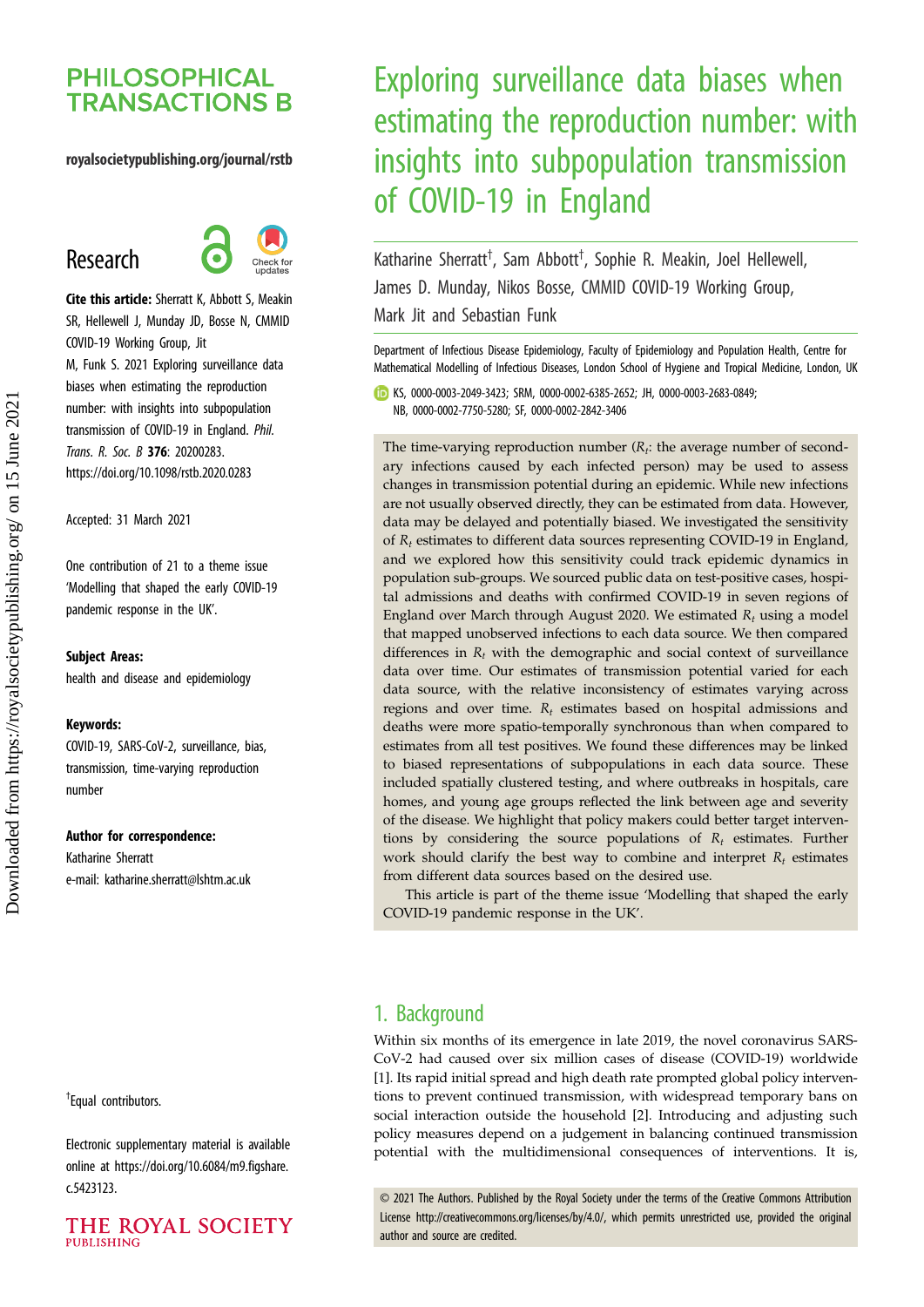therefore, critical to inform the implementation of policy measures with a clear and timely understanding of ongoing epidemic dynamics [[3,4\]](#page-8-0).

In principle, transmission could be tracked by directly recording all new infections. In practice, real-time monitoring of the COVID-19 epidemic relies on surveillance of indicators that are subject to different levels of bias and delay. In England, widely available surveillance data across the population include: (i) the number of positive tests, biased by changing test availability and practice, and delayed by the time from infection to symptom onset (if testing is symptom-based), from symptom onset to a decision to be tested and from test to test result; (ii) the number of new hospital admissions, biased by differential severity that triggers care seeking and hospitalization, and additionally delayed by the time to develop severe diseases; and (iii) the number of new deaths due to COVID-19, biased by the differential risk of death and the exact definition of a COVID-19 death, and further delayed by the time to death.

Each of these indicators provides a different view on the epidemic and therefore contains potentially useful information. However, any interpretation of their behaviour needs to reflect these biases and lags and is best done in combination with the other indicators. One approach that allows this in a principled manner is to use the different datasets to separately track the time-varying reproduction number,  $R_t$ , the average number of secondary infections generated by each new infected person [[5](#page-8-0)]. Because  $R_t$  quantifies changes in infection levels, it is independent of the level of overall ascertainment as long as this does not change over time or is explicitly accounted for [\[6\]](#page-8-0). At the same time, the underlying observations in each data source may result from different lags from infection to observation. However, if these delays are correctly specified then transmission behaviour over time can be consistently compared via estimates of  $R_t$ .

Different methods exist to estimate the time-varying reproduction number, and in the UK a number of mathematical and statistical methods have been used to produce estimates used to inform policy [\[7](#page-8-0)–[9\]](#page-8-0). Empirical estimates of  $R_t$  can be achieved by estimating time-varying patterns in transmission events from mapping to a directly observed time-series indicator of infection such as reported symptomatic cases. This can be based on the probabilistic assignment of transmission pairs [[10\]](#page-8-0), the exponential growth rate [[11](#page-8-0)] or the renewal equation [[12,13](#page-8-0)]. Alternatively,  $R_t$  can be estimated via mechanistic models that explicitly compartmentalize the disease transmission cycle into stages from susceptible through exposed, infectious and recovered [[14,15](#page-8-0)]. This can include accounting for varying population structures and context-specific biases in observation processes, before fitting to a source of observed cases. Across all methods, key parameters include the time after an infection to the onset of symptoms in the infecting and infected, and the source of data used as a reference point for earlier transmission events [\[16](#page-8-0),[17\]](#page-8-0).

In this study, we used a modelling framework based on the renewal equation, adjusting for delays in observation to estimate regional and national reproduction numbers of SARS-Cov-2 across England. The same method was repeated for each of three sources of data that are available in real time. After assessing differences in  $R_t$  estimates by data source, we explored why this variation may exist. We compared the divergence between  $R_t$  estimates with spatio-temporal variation in case detection, and the proportion at risk of severe disease, represented by the age distribution of test-positive cases and hospital admissions and the proportion of deaths in care homes.

## 2. Methods

## (a) Data management

Three sources of data provided the basis for our  $R_t$  estimates. Time-series case data were available by specimen date of test. This was a de-duplicated dataset of COVID-19 positive tests notified from all National Health Service (NHS) settings (Pillar One of the UK Government's testing strategy) [[18](#page-8-0)] and by commercial partners in community settings outside of healthcare (Pillar Two). Hospital admissions were also available by date of admission if a patient had tested positive prior to admission, or by the day preceding diagnosis if they were tested after admission. Death data were available by date of death and included only those that occurred within 28 days of a positive COVID-19 test in any setting. All data were publicly available and taken from the UK government source [[19](#page-8-0),[20](#page-8-0)], and were aggregated to the seven English regions used by the NHS.

To provide context for  $R_t$  estimates, we sourced weekly data on regional and national test positivity (percentage positive tests of all tests conducted) from Public Health England [\[21\]](#page-8-0), available as weekly average percentages from 10 May. From the same source, we also identified the age distributions of cases admitted to the hospital and all test-positive cases. Hospital admissions by age were available as age bands with rates per 100 000, so we used regional population data from 2019 [[22](#page-8-0)] to approximate the raw count. We separately sourced daily data on the number of deaths in care homes by region from March 2020, available from 12 April [[23](#page-8-0)]. Care homes are defined as supported living facilities (residential homes, nursing homes, rehabilitation units and assisted living units). Data were available by date of notification, which included an average 2–3 days' lag after the date of death. We also drew on a database that tracked COVID-19 UK policy updates by date and area [\[24\]](#page-8-0).

#### (b)  $R_t$  estimation

We estimated  $R_t$  using EpiNow2 v. 1.2.0, an open-source package in R [\[13,25,26\]](#page-8-0). This package implements a Bayesian latent variable approach using the probabilistic programming language Stan [[27](#page-8-0)]. To initialize the model, infections were imputed prior to the first observed case using a log-linear model with priors based on the first week of observed cases. This means that the initial observations both inform the initial parameters and are then also fit, which makes the initial  $R_t$  estimates less reliable than later estimates. This was a pragmatic choice to allow the model to be identifiable when only estimating part of the observed epidemic. We explored other parameterizations, but these suffered from poor model identification. For each subsequent time step with observed cases, new infections were imputed using the sum of previous modelled infections weighted by the generation time probability mass function, and combined with an estimate of  $R_t$ , to give the prevalence at time  $t$  [[12](#page-8-0)]. The generation time was assumed to follow a gamma distribution that was fixed over time but varied between samples, with priors drawn from the literature for the mean and standard deviation [\[28\]](#page-8-0).

These infection trajectories were mapped to reported case counts  $(D_t)$  by convolving over an incubation period distribution and report delay distribution  $(\xi)$ . We assumed a negative binomial observation model for observed reported case counts  $(C_t)$ ,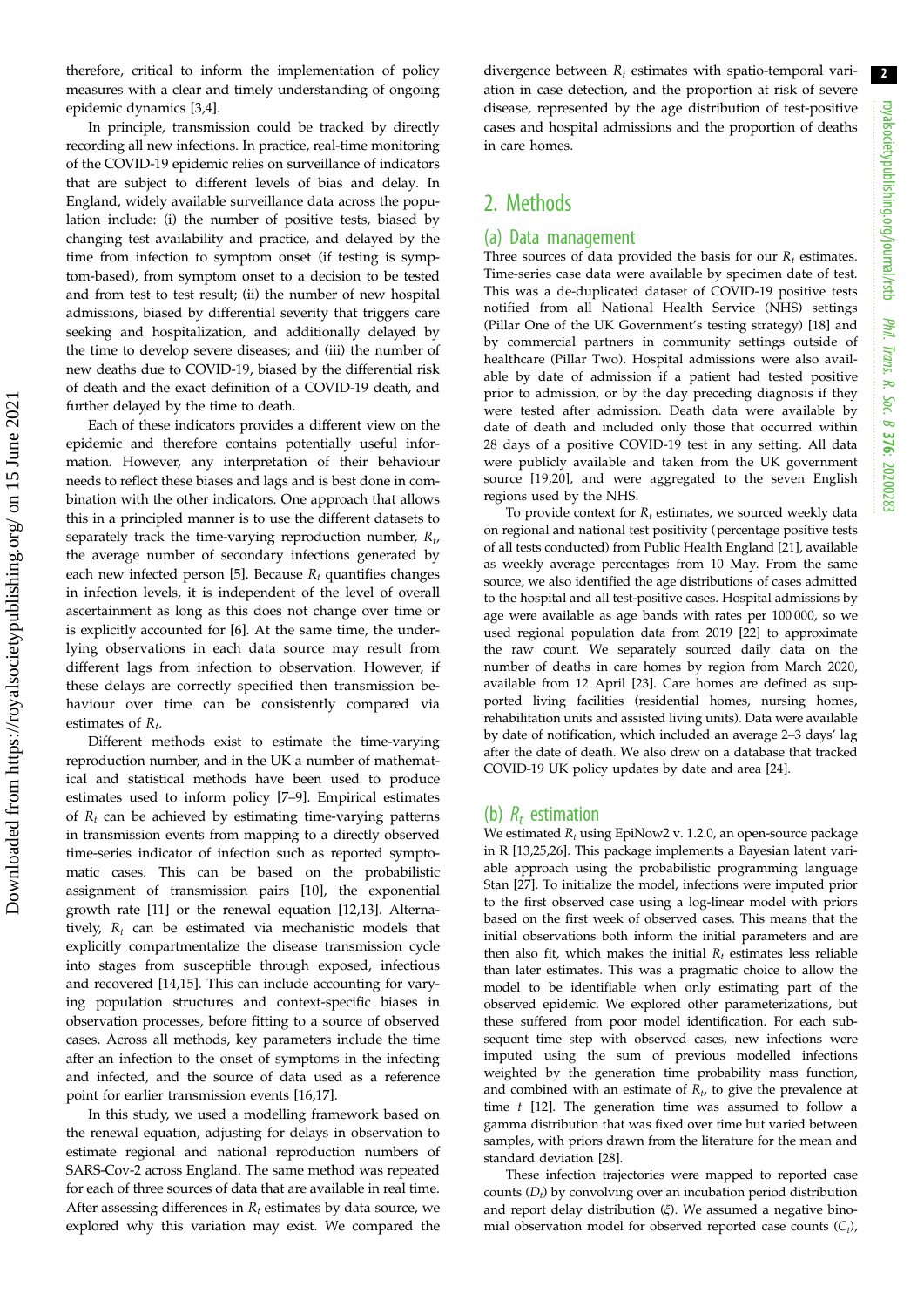3

with overdispersion  $\phi$  using an exponential prior with mean 1 and mean  $D_t$ . We combined this with a multiplicative day of the week effect  $(\omega$ (tmod7)) with an independent effect for each day of the week. We controlled temporal variation using an approximate Gaussian process [\[29\]](#page-8-0) with a squared exponential kernel (GP).

In mathematical notation:

$$
R_t \sim R_{t-1} \times GP,
$$
  
\n
$$
I_t = R_t \sum_{\tau} w_{\tau} I_{t-\tau},
$$
  
\n
$$
D_t = \sum_{\tau} \xi_{\tau} I_{t-\tau},
$$
  
\n
$$
C_t \sim \text{NB}(D_{t^{\omega}(\text{mod}7)}, \phi).
$$

The length scale and magnitude of the kernel were estimated during model fitting. We used an inverse gamma prior for the length scale, optimizing shape and scale values to give a distribution with 98% of the density between 2 and 21 days, and the prior on the magnitude was standard normal. Each region was fitted independently using Markov-chain Monte Carlo (MCMC). Eight chains were used with a warmup of 1000 samples and 2000 samples post warmup. Convergence was assessed using the R hat diagnostic.

We used a gamma-distributed generation time with mean 3.6 days (standard deviation (s.d.) 0.7), and s.d. of 3.1 days (s.d. 0.8), sourced from [[28](#page-8-0)]. Instead of the incubation period used in the original study (which was based on fewer data points), we refitted using a lognormal incubation period with a mean of 5.2 days (s.d. 1.1) and s.d. of 1.52 days (s.d. 1.1) [[30](#page-8-0)]. This incubation period was also used to convolve from unobserved infections to unobserved symptom onsets (or a corresponding viral load in asymptomatic cases) in the model. When fitting the model, the time interval distributions had independent priors placed on the mean and standard deviation of their respective lognormal distributions.

We estimated both the delay from symptom onset to positive test (either in the community or in hospital) and the delay from symptom onset to death as lognormal distributions using a subsampled Bayesian bootstrapping approach (with 100 subsamples each using 250 samples) from given data on these delays. Our delay from the date of onset to date of positive test (either in the community or in hospital) was taken from a publicly available linelist of international cases [\[31\]](#page-8-0). We removed countries with outlying delays (Mexico and the Philippines). The resulting delay data had a mean of 4.4 days and s.d. 5.6. Delays for hospital admissions and test positives were treated as having the same delay from infection to onset and observation. For the delay from onset to death we used data taken from a large observational UK study [[32](#page-8-0)]. We re-extracted the delay from confidential raw data, with a mean delay of 14.3 days (s.d. 9.5). There were insufficient data available on the various reporting delays to estimate spatially or temporally varying delays, so they were considered to be static over the course of the epidemic, although we discuss the effects of this assumption. We have also discussed this approach more extensively in [\[25\]](#page-8-0).

## (c) Comparison of  $R_t$  estimates

We compared  $R_t$  estimates by data source, plotting each by region over time. To avoid the first epidemic wave obscuring visual differences, all plots were limited to the earliest date that any  $R_t$  estimate for England crossed below 1 after the peak. We also identified the time at which each  $R_t$  estimate fell below 1, the local minima and maxima of median  $R_t$  estimates and the number of times in the time-series that each  $R_t$  estimate crossed its own median, before comparing these across regions and against the total count of the raw data.

We investigated correlations between  $R_t$  estimates and the demographic and social context of transmission. We used linear regression to assess whether the level of raw data count influenced oscillations in  $R_t$ . We assessed the influence of local outbreaks using test positivity. We used a 5% threshold for positivity as the level at which testing is either insufficient to keep pace with widespread community transmission [[33](#page-9-0)], or where outbreaks have already been detected and tests targeted to those more likely to be positive. We plotted this against raw data and  $R_t$ , and also used linear regression to test the association. We interpreted results in light of known outbreaks and policy changes. We plotted and qualitatively assessed variation in  $R_t$  estimates against the age distribution of cases over time, and similarly explored patterns in  $R_t$  estimates against the qualitative proportion of cases to all deaths. The latter was not assessed quantitatively due to differences in reference dates [[23](#page-8-0)]. With the exception of fitting the delay from onset to death (held confidentially), code and data to reproduce this analysis are available [[34](#page-9-0)].

## 3. Results

Across England, the COVID-19 epidemic peaked at 4798 reported test-positive cases (on 22 April 2020), 3099 admissions (1 April 2020) and 975 deaths (8 April 2020) per day ([figure 1](#page-3-0)a). Following the peak, a declining trend continued for daily counts of admissions and deaths, while daily case counts from all reported test-positive cases increased from July and had more than tripled by August (from 571 on 30 June to 1929 on 1 September). Regions followed similar patterns over time to national trends. However, in the North East and Yorkshire, Midlands and North West, the incidence of test-positive cases did not decline to near the count of admissions as in other regions, and also saw a small temporary increase during the overall rise in case of counts in early August.

Following the initial epidemic peak in mid-March 2020, the date at which  $R_t$  estimates crossed below 1 varied by both data source and geography (figures [1](#page-3-0)b and [2\)](#page-4-0). The first region to cross into a declining epidemic was London, on 26 March according to an  $R_t$  estimated from deaths (where the lower 90% credible interval (CrI) crossed below 1 on 24 March and the upper CrI on 28 March). However, the data source used to estimate  $R_t$  was as important as any regional variation in estimating the earliest date of epidemic decline.  $R_t$  estimated from hospital admissions gave the earliest estimate of a declining epidemic, while using all test-positive cases to estimate  $R_t$  took the longest time to reach a declining epidemic, in all but one region (East of England). This difference by data source varied by up to 21 days in the North East and Yorkshire, where hospital admissions gave a median  $R_t$  estimate under 1 on 1 April (90%CrIs 31 March, 2 April), but the median  $R_t$  estimate from test-positive cases crossed 1 on only the 22 April (90%CrIs 1 April, 25 April).

When not undergoing a clear state change,  $R_t$  estimates from all data sources oscillate, with oscillations damped when  $R_t$  estimates were transitioning to new levels. In England and all NHS regions, test-positive cases showed evidence of larger damped oscillations from July when a state change occurred to  $R_t$  over 1. In England,  $R_t$  estimates from test-positive cases increased from 0.99 (90%CrI 0.94–1.04) on 30 June to 1.37 (90%CrI 1.31–1.1.44) on 27 August. Meanwhile, the timing and duration of oscillations did not align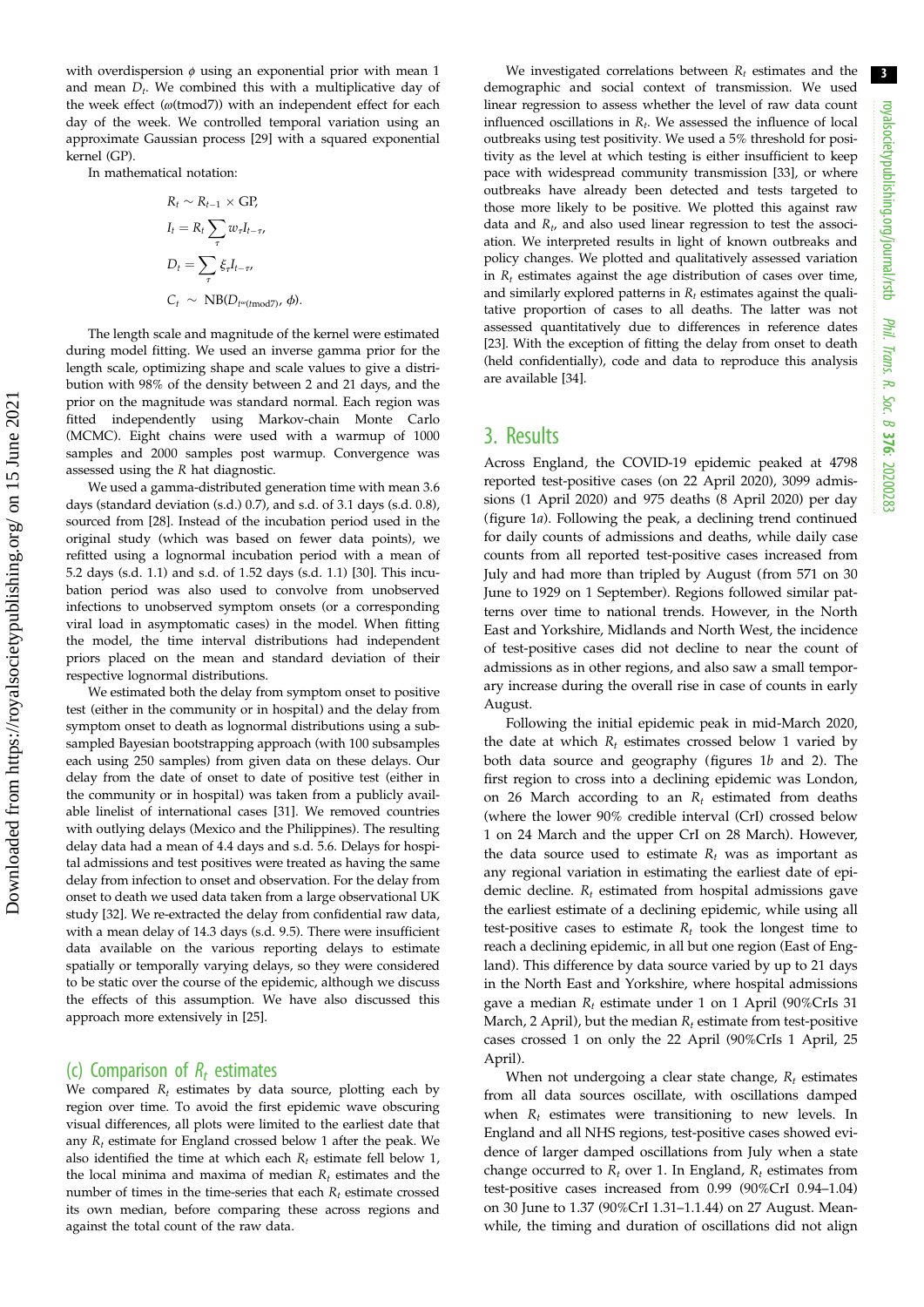<span id="page-3-0"></span>

Figure 1. Epidemic dynamics across (a) England and (b-h) seven English National Health Service regions, 5 April through 27 August 2020. (a1-h1): Daily counts of confirmed cases by data source, as centred 7 days moving average. Counts marked with vertical dashes (on the green lines—see figure parts (a1,b1,c1,d1,e1)) indicate dates within weeks that averaged greater than 5% test-positivity ( positive/all tests per week). Vertical dotted line indicates the start of national mass community testing on 3 May.  $(a2-h2)$ : Estimates of  $R_t$  (median, with 50% (darker shade) and 90% (lightest shade) credible interval), derived from each data source. Data sources include all test-positive cases, hospital admissions and deaths with a positive test in the previous 28 days.

between  $R_t$  estimates (figure 1b). In some regions, the difference between  $R_t$  estimates was consistent over time, such as between  $R_t$  from admissions and deaths in the South East. In other regions such as the Midlands, this was not the case, with the divergence between the  $R_t$  estimates from test-positive cases, admissions, and deaths each varying over time.  $R_t$  estimates from test-positive cases were the most likely to differ from estimates derived from other data sources across all regions. Across all regions,  $R_t$  estimates from deaths had slower damped oscillations compared to estimates from test-positive cases or hospital admissions. However, oscillations in  $R_t$  estimates did not appear to be linked to the level of raw data counts in each source (electronic supplementary material, figure S2).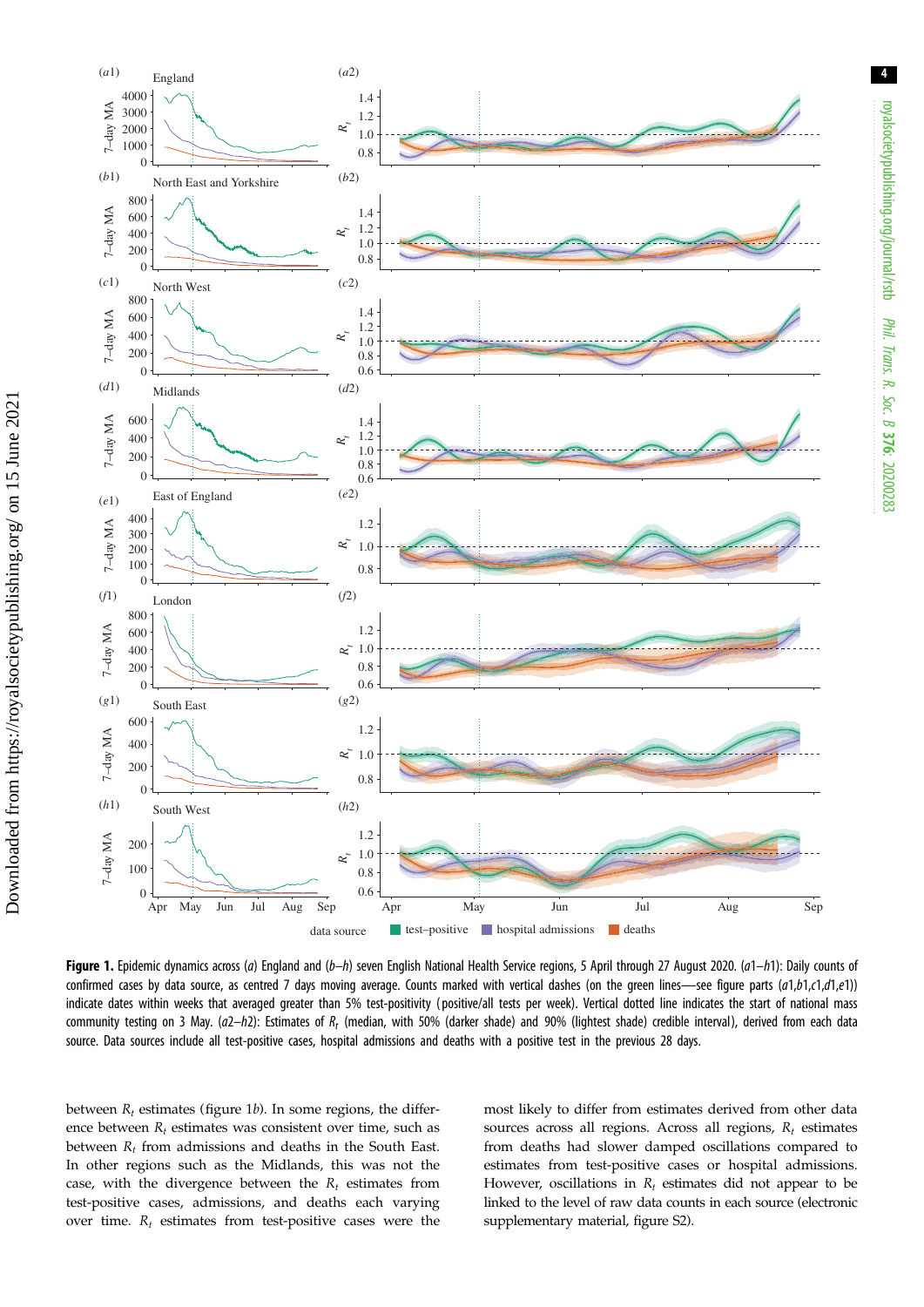<span id="page-4-0"></span>

Figure 2. Dates in 2020 on which  $R_t$  estimate crossed 1 after first epidemic peak, median and 90% credible interval, by the data source for England and seven NHS regions.

More rapid oscillations in  $R_t$  estimates from test-positive cases appeared to be linked to targeted testing of case clusters, seen in high test positivity (electronic supplementary material, table SI2). Both the North East and Yorkshire and the Midlands saw more frequent oscillations in  $R_t$  estimates from test-positive cases than other regions. The  $R_t$  estimates from cases crossed its own median 10 times over the timeseries in both regions, while in all other NHS regions this averaged 6 times, and oscillations in  $R_t$  estimates from cases also had a shorter duration in the North East and Yorkshire and the Midlands compared to other regions (electronic supplementary material, table SI1). Across all regions, 84% of weeks with over 5% positivity  $(N = 19)$  were in the North East and Yorkshire and the Midlands. In these regions, positivity peaked on the week of 9 May 2020 at 14% and 12%, respectively, and overall averaged 6% (95%CI 4.4–7.6%) and 5.9% (95%CI 4.6–7.2%, weeks of 10 May to 22 August), respectively. High test positivity is likely to have resulted from targeted testing among known local outbreaks in these regions. In the Midlands, these included local restrictions and increased testing across Leicester and in a Luton factory (restrictions between 4 and 25 July [[35\]](#page-9-0)). In Yorkshire case clusters were detected with local restrictions in Bradford, Calderdale and Kirklees (with restrictions from 5 August [[36\]](#page-9-0)).

In England, a divergence between  $R_t$  estimated from cases versus  $R_t$  estimated from deaths and admissions coincided with a decline in the age distribution among all test-positive cases in England to a younger population (electronic supplementary material, figure SI2A). From mid-April to June 2020, national estimates of  $R_t$  from test-positive cases remained around the same level as those from admissions or deaths, while after this, cases diverged to a higher steady state ([figure 1](#page-3-0)a). On 23 May, the median  $R_t$  estimated from cases matched that of deaths at 0.83 (both with 90%CrIs 0.78–0.89), but this was followed by a 78 day period before the two estimates were again comparable, on 8 August. Over this period the median  $R_t$  estimate from cases was on average 14% higher (95%CI 12–15%). Meanwhile, the share of test-positive cases under age 50 increased from under one-quarter of cases in the week of 28 March (24%,  $N = 16$ ) 185), to accounting for nearly three-quarters of cases by 22 August (77%,  $N = 6733$ ). While the percentage of test-positive cases aged 20–49 increased consistently from April to August, the 0–19 age group experienced a rapid increase over mid-May through July, increasing by a mean 1% each week over 9 May through 1 August (from 4% of 18 774 cases to 14.8% of 5017 cases).

Similarly,  $R_t$  estimates from admissions in England oscillated over June through July 2020, potentially linked to the age distribution of hospital admissions. From 0.92 (90%CrI 0.87–0.98) on 11 June,  $R_t$  estimated from admissions fell to 0.8 (90%CI 0.75–0.85)) on 27 June. By contrast, this transition was not observed in the  $R_t$  estimate based on test-positive cases ([figure 1](#page-3-0)a). Older age groups dominated COVID-19 hospital admissions, where 0–44 years never accounted for more than 12.8% of hospital-based cases (a maximum in the week of 22 August,  $N = 690$ ; electronic supplementary material, figure SI2B). While the proportion of hospital admissions aged 75+ remained steady over May through mid-June, this proportion appeared to oscillate over July through August (standard deviation of weekly percentage at 6.1 over June–August, compared to 5.4 in months March–May). These variations were not seen in the proportion aged 70+ in the test-positive case data, which saw a continuous decline from 30% at the start of June to 7% by August.

 $R_t$  estimated from either admissions or deaths experienced near-synchronous local peaks across regions over April and May 2020. We compared this  $R_t$  estimated from deaths with its source data and a separate regional dataset of deaths in care homes. In the South East and South West, the  $R_t$  estimates from deaths rose over April, with a peak in early May. In the South West, the median  $R_t$  estimate from deaths increased by 0.04 from 22 April to 7 May (from 0.8 (90%CrI 0.72–0.88) to 0.84 (90%CrI 0.76–0.95)); and by 0.06 from 17 April to 4 May in the South East (from 0.82 (90% CrI 0.77–0.9) to 0.88 (90%CrI 0.72–0.88)). In both these regions, this early May peak in  $R_t$  estimates from deaths coincided with similarly rising  $R_t$  estimates from hospital admissions, while the reverse trend was seen in  $R_t$  estimates from cases. In all regions, care home deaths peaked over 22–29 April (by date of notification; electronic supplementary material, figure SI3). This was later than regional peaks in the raw count of all deaths in any setting (which peaked between 8 and 16 April, by date of death), even accounting for a 2–3 day reporting lag. This meant that the proportion of deaths from care homes varied over time, where in the South East and South West, deaths in care homes appeared to account for nearly all deaths for at least the period mid-May to July.

## 4. Discussion

We estimated the time-varying reproduction number for COVID-19 over March through August 2020 across England and English NHS regions, using test-positive cases, hospital admissions and deaths with confirmed COVID-19. Our estimates of transmission potential varied for each of these sources of infections, and the divergence between estimates from each data source was not consistent within or across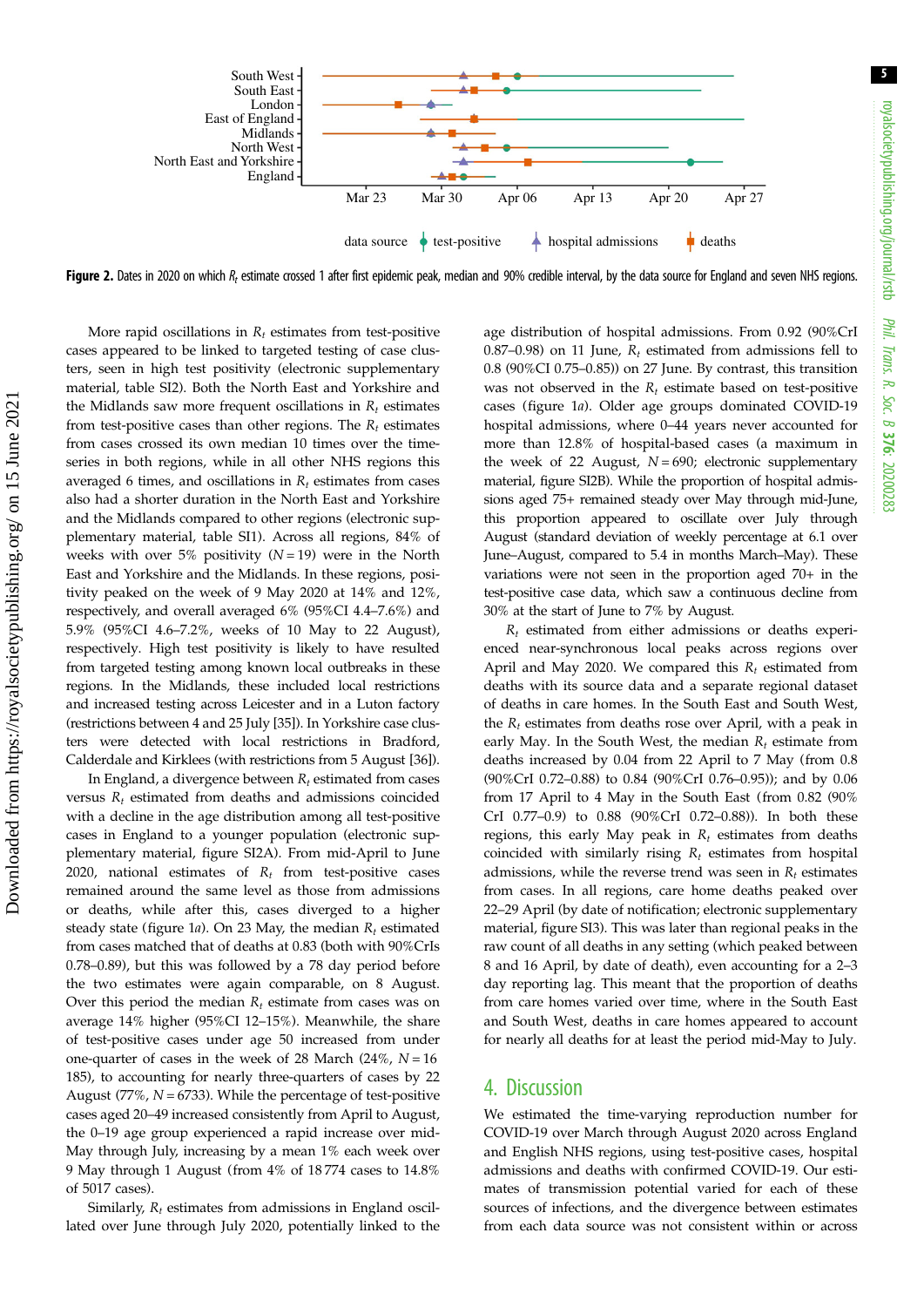regions over time, although estimates based on hospital admissions and deaths were more spatio-temporally synchronous than compared to estimates from cases. We compared differences in  $R_t$  estimates to the extent and context of transmission and found that the difference between  $R_t$  estimated from cases, admissions and deaths may be linked to uneven rates of testing, the changing age distribution of cases and outbreaks in care home populations.

 $R_t$  estimates varied by data source, and the extent of variation itself differed by region and over time. Following the initial epidemic peak in mid-March, the date at which  $R_t$  estimates crossed below 1 varied by both data source and geography, following which  $R_t$  estimates from all data sources varied when not undergoing a clear state change. The differences in these oscillations by data source may indicate different underlying causes. This implies that each data source was influenced differently by changes in subpopulations over time.

Increasingly rapid oscillations in  $R_t$  estimates from testpositive cases were associated with higher test-positivity rates. Increasing test-positivity rates could be an indication of inconsistent community testing, with the observation of an initial rise in transmission amplified by expanded testing and local interventions where a cluster of new, mild cases had been identified [\[18](#page-8-0)]. This targeted testing may have driven regionally localized instability in case detection and resulting  $R_t$  estimates but may not reflect changes in underlying transmission. This is a limitation of monitoring epidemic dynamics using test-positive surveillance data in areas where testing rates vary across the population and over time. This also suggests that  $R_t$  estimates from admissions may be more reliable than that from all test-positive cases for indicating the relative intensity of an epidemic over time [[37](#page-9-0)].

We hypothesized that variations in  $R_t$  estimates were also related to changes in the age distribution of cases over time, because age is associated with severity [[38,39\]](#page-9-0). If each data source represented a different sample of this age-severity gradient, and transmission also varied by age or severity,  $R_t$ estimates from each source would diverge. Early in the epidemic, tests were largely limited to hospital settings, and disproportionately represented healthcare workers compared to the general population. This sampling bias would be reflected in the  $R_t$  from test-positive cases. The early peak in  $R_t$  could then represent a substantial separate route of transmission in healthcare settings, in a wave of nosocomial infections [[40\]](#page-9-0). If healthcare workers were less susceptible to severe disease than those older than working age, an early peak in  $R_t$  estimated from test-positive cases would not have been represented in  $R_t$  estimated from hospital admissions or deaths. Meanwhile, either hospital admissions or deaths data would be more representative of sampling a separate route of transmission among the general population. If infections spread through the general population later than nosocomial infections, then the timing of peaks in  $R_t$ estimates from each data source would not have matched.

From late spring, outbreaks in care homes may have contributed to a divergence between  $R_t$  estimates from testpositive cases and other data sources. All regions saw a near-synchronous local peak in  $R_t$  estimated from hospital admissions over spring, which was not seen in  $R_t$  estimated from test-positive cases. This may have reflected the known widespread regional outbreaks in care homes. The care home population is on average older and more clinically vulnerable than the general population, while also being less likely to appear for community testing [\[41,42](#page-9-0)]. Increased transmission in care homes would then be seen in an increased  $R_t$  from hospital admissions, but not observed in an  $R_t$  from test-positive cases.

Similarly, the age-severity gradient may have impacted transmission estimates later in the epidemic when community testing became more widely available. We found that from June 2020 onwards,  $R_t$  estimates from all test-positive cases appeared to increasingly diverge away from  $R_t$  estimates from admissions and deaths, transitioning into a separate, higher, steady state. This was followed by the observed age distribution of all test-positive cases becoming increasingly younger, while the age distribution of admissions remained approximately level. Because of the severity gradient, this suggested that the  $R_t$  estimates from all testpositive cases and admissions were more biased by the relative proportion of younger cases and older cases, respectively, than the  $R_t$  estimates from admissions or deaths.

Our analysis was limited where data or modelling assumptions did not reflect underlying differences in transmission.  $R_t$  estimates can become increasingly uncertain and unstable with lower case counts. Further, estimated unobserved infections were mapped to reported cases or deaths using two delay distributions: the time from infection to test in the community or hospital, and a longer delay from infection to death. Mis-specification of the priors would have created bias in the temporal distribution of all resulting  $R_t$ estimates, with estimated dates of infection and  $R_t$  incorrectly shifted too much or too little in time compared to the true infection curve, and decreased accuracy of  $R_t$  estimates [\[43](#page-9-0)].

We used the same distribution priors for both delays after symptom onset to positive test, and to hospital admission. This may be inaccurate where cases with mild symptoms take longer to present for testing than severe cases presenting for hospital admission, or vice versa. The difference between the two delays over time may also have varied, with a possible decrease in delay to reported tests when mass community testing became available over the summer of 2020. This would have had a differential impact on the accuracy of  $R_t$  estimates over time in either direction, which could explain some of the oscillations in  $R_t$  estimates from test-positive case data compared to hospital admissions. We had no data over time on delays from symptom onset to reporting in each data source with which to test this hypothesis. However, we have mitigated some of the impact of this by using a sub-sampled bootstrap of the available delay data when estimating the delay distribution priors. This inflated the uncertainty of these priors in line with the hypothesis that they varied over time. This adjustment may be conservative if the delay distributions are stable over time.

Spatial dependence in delay distributions may also have contributed to their mis-specification and increased uncertainty in  $R_t$  estimates. We observed that the variation in  $R_t$ estimates from admissions and deaths often showed comparable levels and patterns in oscillations over time but were out of phase with each other. This may have been due to using data sources from different populations for each delay estimate. To estimate the delay between symptom onset to either a positive test or hospitalization, we used a linelist of all patients publicly reported globally, which had a mean delay of 5.4 days (s.d. 5.6). This varied only slightly from an early estimate in the UK epidemic, where the delay from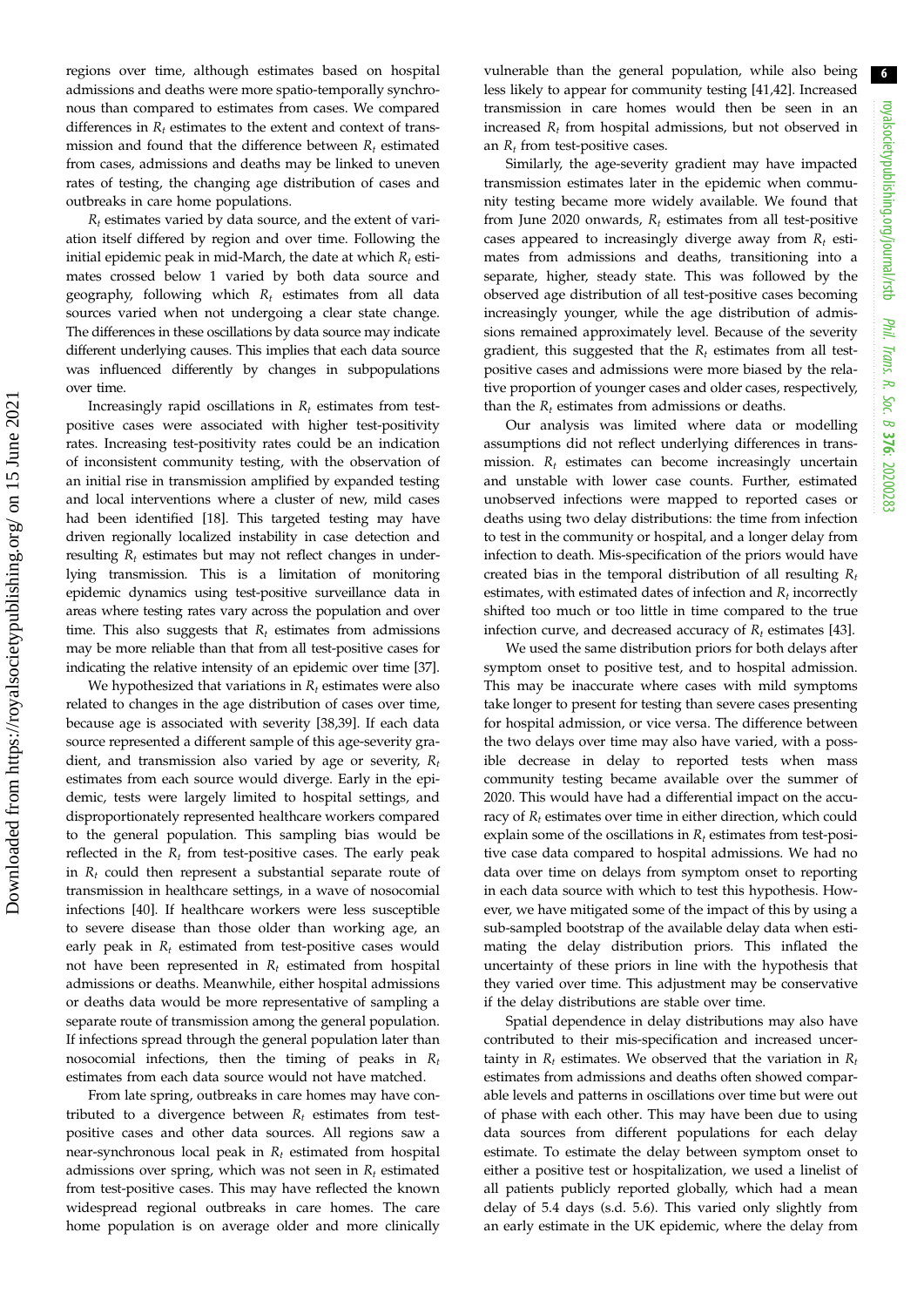7

onset to hospitalization had a mean of 5.14 days (s.d. 4.2) in confidential Public Health England (FF100) data [[44\]](#page-9-0). Meanwhile, the same global public linelist contained few records with delay from onset to death, with mean 11.4 (s.d. 16.5). We compared this to confidential UK data from an observational study that had mean delay 14.3 days (s.d. 9.5) [\[32](#page-8-0)].

Comparing each type and source of delay, we judged the benefits of using open data to outweigh the minor observed spatial variation of the delay from onset to test or admission, although at the expense of increased uncertainty. However, we judged that the difference in delay from onset to death in the UK compared to public (international) data was sufficiently meaningful to justify using confidential UK data in order to maintain the accuracy of the  $R_t$  estimate from deaths. The difference in the geographical source of delay distributions should not have substantially altered our conclusions about discrepancies between central estimates of  $R_t$  from either test-positives or admissions, compared to  $R_t$ estimated from deaths. However, using the international public linelist for the delay to test or admission may have introduced additional uncertainty around the respective  $R_t$ estimates, compared to greater accuracy (reduced uncertainty) in estimates of  $R_t$  from deaths based on a UK-specific delay distribution.

The data sources themselves may also have been inaccurate or biased, which would change the representation of the population we have assumed here. For example, we excluded data from other nations of the UK (Wales, Scotland and Northern Ireland) in our analysis, as these differed in both availability over time and in data collection and reporting practices [\[19](#page-8-0)[,45](#page-9-0)]. English regional data may also contain bias where new parts of the population might be under focus for testing efforts, or the population characteristics of hospital admissions from COVID-19 may have changed over time with changes in clinical criteria or hospital capacity for admission. This would mean that an  $R_t$  estimate from these data sources would represent different source populations over time, limiting our ability to reliably compare against  $R_t$  estimates from other data sources. Where possible we highlighted this by comparing  $R_t$  estimates to known biases and changes in case detection and reporting.

Our approach is unable to make strong causal conclusions about varying transmission, and assumptions about sampling and the representation of subpopulations remain implicit. Alternatively, varying epidemics in subpopulations could have been addressed with mechanistic models that explicitly consider transmission in different settings and are fitted to multiple data sources. However, these require additional assumptions, detailed data to parameterize and may be time-consuming to develop. In the absence of data, the number of assumptions required for these models can introduce inherent structural biases. Our approach contains few structural assumptions and therefore may be more robust when data are sparse, or information is required in real-time.

We conclude that when estimating  $R_t$ , the choice of data source should be guided by the policy context in which the estimates will be used and interpreted. This work highlights that there is no clear superior choice of data source, while  $R_t$ estimates are sensitive to assumptions about the underlying population of each data source. This means that both producers and users of  $R_t$  estimates should understand relevant biases in the data source's population sampling strategy, such as by community case detection or patient severity, before drawing conclusions about transmission in the population as a whole.

We also recommend presenting concurrent  $R_t$  estimates jointly, rather than pooling estimates of  $R_t$  from different data sources. Pooling estimates would both suffer from unclear weighting and lose useful information about variation in subpopulation transmission. Although the reconstruction of the underlying transmission process from the reporting processes is robust, it is unclear how weights would be assigned based on likelihood to estimates from different data sources. Further, the variation in concurrent  $R_t$  estimates provides more information about population transmission than any single estimate, when considered in light of the sampling biases of each data source. This additional information can be useful to identify transmission intensity by subpopulation where access to high quality disaggregated data may not be available in real time. While this can be difficult to interpret without specific knowledge of population structure and dynamics, this information would be lost altogether in a single or pooled estimate of  $R_t$ . By contrast, if the policy were to be based on either a single or an averaged  $R_t$  estimate, it would be unclear what any recommendation should be and for whom.

Future work could explore systematic differences in the influence of data sources on  $R_t$  estimates by extending the comparison of  $R_t$  by data source to other countries or infectious diseases. Additionally, work should also clarify the potential for comparing  $R_t$  estimates in real-time tracking of outbreaks and explore the inconsistencies in case detection over time and space, where a cluster of cases leads to a highly localized expansion of community testing, creating an uneven spatial bias in transmission estimates. These findings may be used to improve  $R_t$  estimation and identify findings of use for epidemic control. Based on the work presented here we now provide  $R_t$  estimates, updated each day, for test positive cases, admissions, and deaths in each NHS region and in England. Our estimates are visualized on our website, are available for download, and are produced using publicly accessible code [[46,47](#page-9-0)].

Tracking differences by data source can improve understanding of variation in testing bias in data collection, highlight outbreaks in new subpopulations, indicate differential rates of transmission among vulnerable populations and clarify the strengths and limitations of each data source. Our approach can quickly identify such patterns in developing epidemics that might require further investigation and early policy intervention. Our method is simple to deploy and scale over time and space using existing open-source tools, and all code and estimates used in this work are available to be used or re-purposed by others.

## 5. In context

In the UK, public policy and the media have prominently used the effective reproduction number  $(R_t)$  of COVID-19 to summarise ongoing pandemic transmission. Several teams in the UK have been contributing estimates of  $R_t$  that are aggregated into a consensus range, but the methods, approaches, and data sources for estimating transmission have varied among teams and over time. For example, data sources could, amongst others, include counts of test-positive cases, hospital admissions, or deaths due to COVID-19. In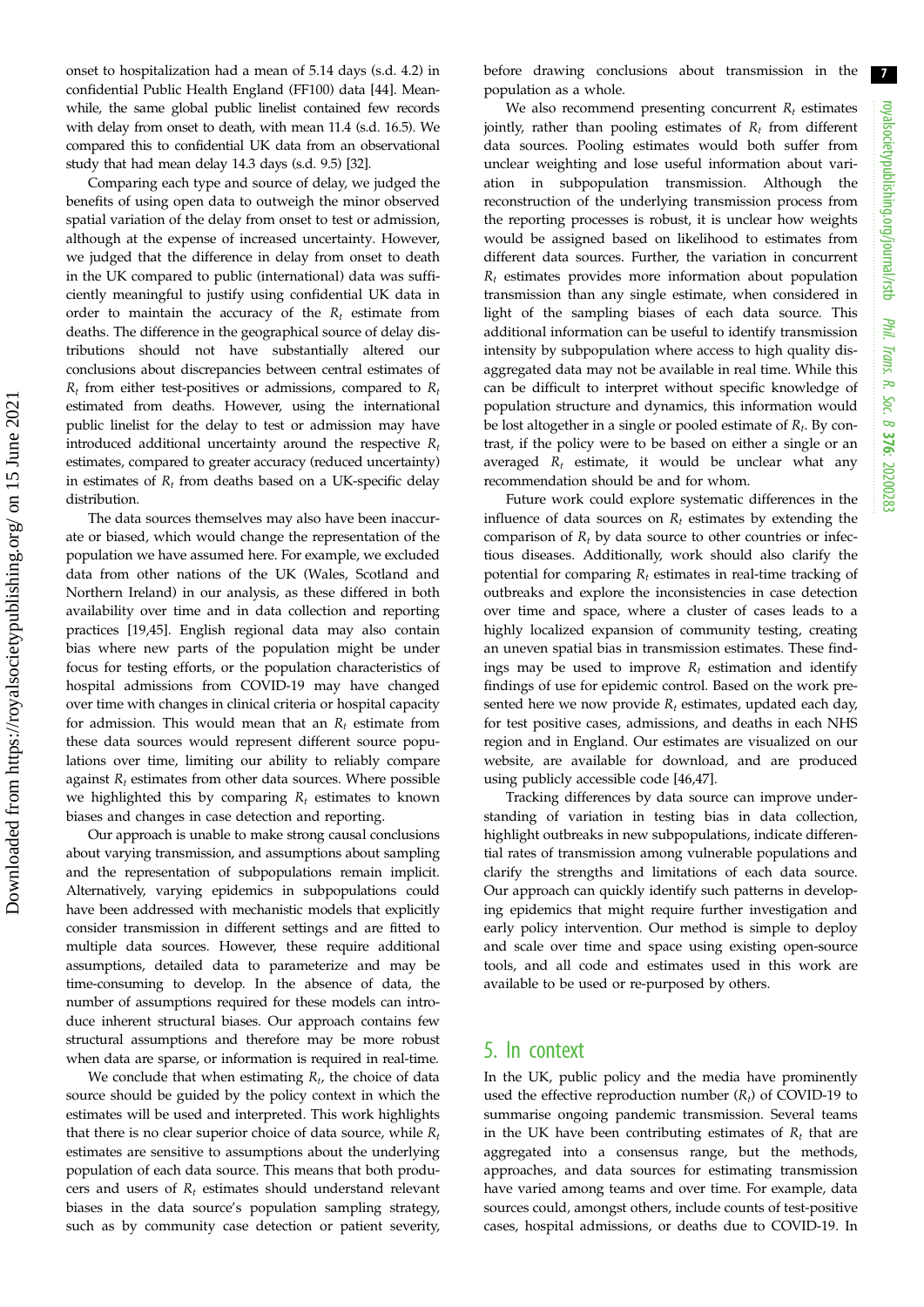our team's submissions to the Scientific Pandemic Influenza Group on Modelling (SPI-M) from March onwards, we saw that even when using a consistent method,  $R_t$  estimates were not a single, clear-cut number, but varied depending on the source of data.

In late May, we started to explore whether these differences in transmission estimates from each data source could be a policy-relevant indicator of biased data sampling and subpopulation epidemics. We first presented a summary of the differences in our team's  $R_t$  estimates by data source to SPI-M as a short note in early June. From June onwards we used all three data sources to estimate  $R_t$  and contributed them separately to the weekly reproduction number estimates published by SPI-M and considered by the Scientific Advisory Group for Emergencies (SAGE). Over this time, we have adapted our work to support the changing UK policy context. This has meant there are several differences in available data, methods, and implications of this work between the time we first generated the SPI-M report and the time of this publication.

As COVID-19 data became more openly accessible, we started to publish a daily comparison of UK  $R_t$  estimates by data source ([epiforecasts.io/covid/posts/national/](https://epiforecasts.io/covid/posts/national/united-kingdom) [united-kingdom](https://epiforecasts.io/covid/posts/national/united-kingdom)). This had initially been impossible as there were very few sources of public subnational data. Thanks to the Public Health England dashboard [\(corona](https://coronavirus.data.gov.uk)[virus.data.gov.uk](https://coronavirus.data.gov.uk)), public data sources for England increased in both quantity and quality and from October we were able to produce subnational  $R_t$  estimates using a variety of public data sources. We felt that presenting these estimates publicly would be useful given the high level of interest in the government's claimed use of  $R_t$  as a policy decision tool.

Between generating the original SPI-M submission and this publication, we significantly developed and improved the software we have built to estimate  $R_t$  ("EpiNow2"). We continue to refine our methods for estimating  $R_t$ , although the improved methods did not substantially change the trend or direction of differences between estimates and our resulting conclusions.

Our interpretation of the differences in  $R_t$  estimates has changed over time as we saw new evidence for concentrated transmission in subpopulations. In the earliest paper presented to SPI-M, discussion centred on the likely effects of hospital-acquired infection and testing availability on differences between  $R_t$  from test-positives compared to admissions or deaths over March and May. However, increasing evidence for a widespread and severe epidemic in care homes provided an alternative explanation for such differences. We realised that, even without disaggregated data by age or residence, simply identifying the differences in  $R_t$  estimates could have been an early indicator of the epidemic in this vulnerable subpopulation. We therefore continued to track these differences, which once again became wider over the summer as transmission moved between age groups after restrictions were lifted and mass testing became available.

Most importantly, we continue to find new insights into the state of the UK pandemic from comparing  $R_t$  estimates. One of the clearest trends we have seen in varying  $R_t$  estimates by data source has followed from the National Health Service vaccination campaign.  $R_t$  estimates from deaths are now consistently below those from hospitalisations and cases. This is a strong indicator of the positive impact of vaccination, and an encouraging further use for this work.

Data accessibility. The code that supports the findings of this study is available on Github ([https://github.com/epiforecasts/rt-comparison-uk](https://github.com/epiforecasts/rt-comparison-uk-public)[public](https://github.com/epiforecasts/rt-comparison-uk-public), [https://doi.org/10.5281/zenodo.4029075\)](https://doi.org/10.5281/zenodo.4029075). Other sources of data were derived from the following resources available in the public domain: Office for National Statistics [\[23](#page-8-0)]. [https://www.gov.](https://www.gov.uk/government/publications/national-covid-19-surveillance-reports) [uk/government/publications/national-covid-19-surveillance-reports](https://www.gov.uk/government/publications/national-covid-19-surveillance-reports) [\[21](#page-8-0)]. See [https://www.ons.gov.uk/peoplepopulationandcommunity/](https://www.ons.gov.uk/peoplepopulationandcommunity/populationandmigration/populationestimates/datasets/populationestimatesforukenglandandwalesscotlandandnorthernireland) [populationandmigration/populationestimates/datasets/populationes](https://www.ons.gov.uk/peoplepopulationandcommunity/populationandmigration/populationestimates/datasets/populationestimatesforukenglandandwalesscotlandandnorthernireland)[timatesforukenglandandwalesscotlandandnorthernireland](https://www.ons.gov.uk/peoplepopulationandcommunity/populationandmigration/populationestimates/datasets/populationestimatesforukenglandandwalesscotlandandnorthernireland) [\[22\]](#page-8-0). Xu et al. [\[31](#page-8-0)]. See The Health Foundation: [https://www.health.org.uk/news](https://www.health.org.uk/news-andcomment/charts-and-infographics/covid-19-policy-tracker)[andcomment/charts-and-infographics/covid-19-policy-tracker](https://www.health.org.uk/news-andcomment/charts-and-infographics/covid-19-policy-tracker) [[24](#page-8-0)]. See UK Government Dashboard: [https://coronavirus.data.gov.uk/](https://coronavirus.data.gov.uk/about-data) [about-data](https://coronavirus.data.gov.uk/about-data) [[19](#page-8-0)]. Data not yet available in the public domain included the delay from onset to death for a sample of COVID-19 positive cases in England. However, in the main code base for this paper we have included a table of summary statistics of the bootstrapped sample of these data [\(https://doi.org/10.5281/zenodo.4029075\)](https://doi.org/10.5281/zenodo.4029075).

Authors' contributions. Conceptualization: S.A., K.S.; methodology: S.A., K.S.; data curation: K.S.; formal analysis: K.S.; writing—original draft: K.S.; writing—review and editing: S.A., S.F., M.J., S.R.M., J.H., J.D.M., N.B., CMMID COVID-19 working group; supervision: S.F.

Competing interests. We declare we have no competing interests.

Funding. The following funding sources are acknowledged as providing funding for the named authors. Wellcome Trust (210758/Z/18/Z: J.D.M., J.H., K.S., N.B., S.A., S.F., S.R.M.). This research was partly funded by the Bill and Melinda Gates Foundation (INV-003174: M.J.). This project has received funding from the European Union's Horizon 2020 research and innovation programme—project EpiPose (101003688: M.J.). The following funding sources are acknowledged as providing funding for the working group authors (see Acknowledgements). Alan Turing Institute (A.E.). BBSRC LIDP (BB/ M009513/1: D.S.). This research was partly funded by the Bill and Melinda Gates Foundation (INV-001754: M.Q.; INV-003174: K.P., M.J., Y.L.; NTD Modelling Consortium OPP1184344: C.A.B.P., G.M.; OPP1180644: S.R.P.; OPP1183986: E.S.N.; OPP1191821: M.A.). BMGF (OPP1157270: K.A.). Foreign, Commonwealth and Development Office (FCDO)/Wellcome Trust (Epidemic Preparedness Coronavirus research programme 221303/Z/20/Z: C.A.B.P., K.v.Z.). DTRA (HDTRA1-18-1-0051: J.W.R.). Elrha R2HC/UK FCDO/Wellcome Trust/This research was partly funded by the National Institute for Health Research (NIHR) using UK aid from the UK Government to support global health research. The views expressed in this publication are those of the author(s) and not necessarily those of the NIHR or the UK Department of Health and Social Care (K.v.Z.). ERC Starting Grant (#757699: M.Q.). This project has received funding from the European Union's Horizon 2020 research and innovation programme—project EpiPose (101003688: K.P., M.J., P.K., R.C.B., W.J.E., Y.L.). This research was partly funded by the Global Challenges Research Fund (GCRF) project 'RECAP' managed through RCUK and ESRC (ES/P010873/1: A.G., C.I.J., T.J.). HDR UK (MR/ S003975/1: R.M.E.). MRC (MR/N013638/1: N.R.W.). Nakajima Foundation (A.E.). NIHR (16/136/46: B.J.Q.; 16/137/109: B.J.Q., C.D., F.Y.S., M.J., Y.L.; Health Protection Research Unit for Immunisation NIHR200929: N.G.D.; Health Protection Research Unit for Modelling Methodology HPRU-2012-10096: T.J.; NIHR200929: F.G.S., M.J.; PR-OD-1017-20002: A.R., W.J.E.). Royal Society (Dorothy Hodgkin Fellowship: R.L.; RP\EA\180004: P.K.). UK DHSC/UK Aid/NIHR (ITCRZ 03010: H.P.G.). UK MRC (LID DTP MR/N013638/1: G.R.G.- L.; MC\_PC\_19065: A.G., N.G.D., R.M.E., S.C., T.J., W.J.E., Y.L.; MR/ P014658/1: G.M.K.). Authors of this research receive funding from UK Public Health Rapid Support Team funded by the United Kingdom Department of Health and Social Care (T.J.). Wellcome Trust (206250/Z/17/Z: A.J.K., T.W.R.; 206471/Z/17/Z: O.B.; 208812/Z/ 17/Z: S.C.; 208812/Z/17/Z: S.F.). No funding (A.M.F., A.S., C.J.V.- A., D.C.T., J.W., K.E.A., Y.J., Y.-W.D.C.)

Acknowledgements. The following authors were part of the Centre for Mathematical Modelling of Infectious Disease COVID-19 Working Group. Each contributed in processing, cleaning and interpretation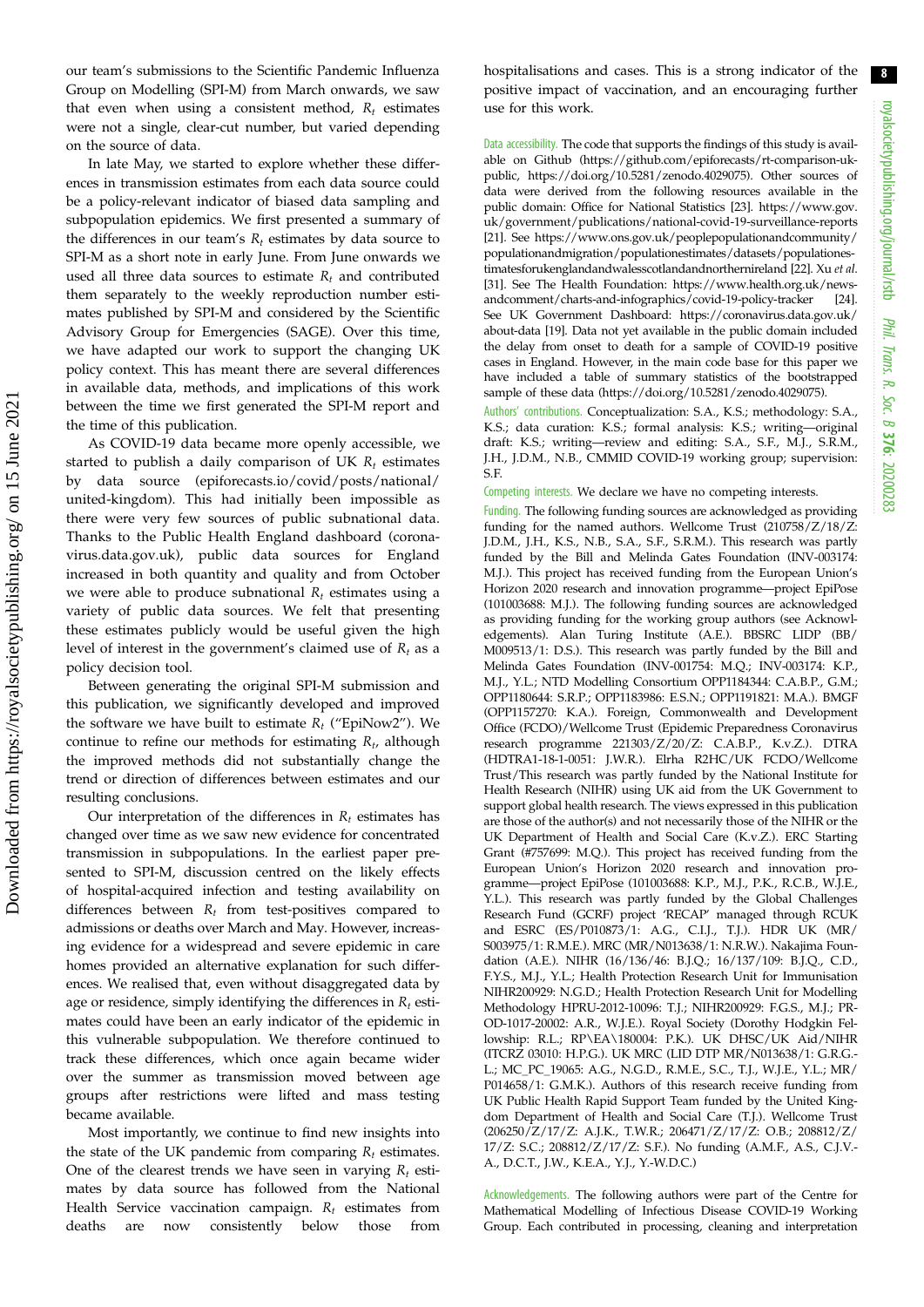<span id="page-8-0"></span>of data, interpreted findings, contributed to the manuscript and approved the work for publication: Fiona Yueqian Sun, C. Julian Villabona-Arenas, Emily S. Nightingale, Alicia Showering, Gwenan M. Knight, Yang Liu, Kaja Abbas, Akira Endo, Alicia Rosello, Rachel Lowe, Matthew Quaife, Amy Gimma, Oliver Brady, Nicholas G. Davies, Anna Vassal, W. John Edmunds, Jack Williams, Simon R. Procter, Rosalind M. Eggo, Yung-Wai Desmond Chan, Rosanna C. Barnard, Georgia R. Gore-Langton, Naomi R. Waterlow, Charlie Diamond, Timothy W. Russell, Graham Medley, Katherine E. Atkins, Kiesha Prem, David Simons, Megan Auzenbergs, Damien C. Tully, Christopher I. Jarvis, Kevin van Zandvoort, Carl A. B. Pearson, Thibaut Jombart, Anna M. Foss, Adam J. Kucharski, Billy J. Quilty, Hamish P. Gibbs, Samuel Clifford, Petra Klepac and Yalda Jafari.

## **References**

- 1. European Centre for Disease Prevention and Control. 2020 COVID-19 situation update worldwide, as of 6 June 2020. See [https://www.ecdc.europa.eu/en/](https://www.ecdc.europa.eu/en/geographical-distribution-2019-ncov-cases) [geographical-distribution-2019-ncov-cases](https://www.ecdc.europa.eu/en/geographical-distribution-2019-ncov-cases).
- 2. World Health Organisation. 2020 Strengthening and adjusting public health measures throughout the COVID-19 transition phases. Policy considerations for the WHO European Region. WHO Regional Office for Europe; 2020 May. See [http://www.euro.who.int/](http://www.euro.who.int/en/countries/hungary/publications/strengthening-and-adjusting-public-health-measures-throughout-the-covid-19-transition-phases.-policy-considerations-for-the-who-european-region,-24-april-2020) [en/countries/hungary/publications/strengthening](http://www.euro.who.int/en/countries/hungary/publications/strengthening-and-adjusting-public-health-measures-throughout-the-covid-19-transition-phases.-policy-considerations-for-the-who-european-region,-24-april-2020)[and-adjusting-public-health-measures-throughout](http://www.euro.who.int/en/countries/hungary/publications/strengthening-and-adjusting-public-health-measures-throughout-the-covid-19-transition-phases.-policy-considerations-for-the-who-european-region,-24-april-2020)[the-covid-19-transition-phases.-policy-considerations](http://www.euro.who.int/en/countries/hungary/publications/strengthening-and-adjusting-public-health-measures-throughout-the-covid-19-transition-phases.-policy-considerations-for-the-who-european-region,-24-april-2020)[for-the-who-european-region,-24-april-2020](http://www.euro.who.int/en/countries/hungary/publications/strengthening-and-adjusting-public-health-measures-throughout-the-covid-19-transition-phases.-policy-considerations-for-the-who-european-region,-24-april-2020).
- 3. HM Government. 2020 Our Plan to Rebuild: The UK Government's COVID-19 recovery strategy. 2020 May. (CP:239). See [https://www.gov.uk/government/](https://www.gov.uk/government/publications/our-plan-to-rebuild-the-uk-governments-covid-19-recovery-strategy) [publications/our-plan-to-rebuild-the-uk](https://www.gov.uk/government/publications/our-plan-to-rebuild-the-uk-governments-covid-19-recovery-strategy)[governments-covid-19-recovery-strategy.](https://www.gov.uk/government/publications/our-plan-to-rebuild-the-uk-governments-covid-19-recovery-strategy)
- 4. Michael Parker. 2020 Ethics and value judgements involved in developing policy for lifting physical distancing measures. 2020 Apr. (SAGE 30). See [https://www.gov.uk/government/publications/](https://www.gov.uk/government/publications/ethics-and-value-judgements-involved-in-developing-policy-for-lifting-physical-distancing-measures-29-april-2020) [ethics-and-value-judgements-involved-in](https://www.gov.uk/government/publications/ethics-and-value-judgements-involved-in-developing-policy-for-lifting-physical-distancing-measures-29-april-2020)[developing-policy-for-lifting-physical-distancing](https://www.gov.uk/government/publications/ethics-and-value-judgements-involved-in-developing-policy-for-lifting-physical-distancing-measures-29-april-2020)[measures-29-april-2020](https://www.gov.uk/government/publications/ethics-and-value-judgements-involved-in-developing-policy-for-lifting-physical-distancing-measures-29-april-2020).
- 5. Thompson RN. 2020 Epidemiological models are important tools for guiding COVID-19 interventions. BMC Med. 18, 152. [\(doi:10.1186/s12916-020-](http://dx.doi.org/10.1186/s12916-020-01628-4) [01628-4](http://dx.doi.org/10.1186/s12916-020-01628-4))
- 6. Pitzer VE, Chitwood M, Havumaki J, Menzies NA, Perniciaro S, Warren JL, Weinberger DM, Cohen T. 2020 The impact of changes in diagnostic testing practices on estimates of COVID-19 transmission in the United States. medRxiv. 2020.04.20.20073338. See ([doi:10.1101/2020.04.20.20073338\)](http://dx.doi.org/10.1101/2020.04.20.20073338)
- 7. The Royal Society. 2020 Reproduction number (R) and growth rate (r) of the COVID-19 epidemic in the UK. See [https://royalsociety.org/-/media/policy/](https://royalsociety.org/-/media/policy/projects/set-c/set-covid-19-R-estimates.pdf) [projects/set-c/set-covid-19-R-estimates.pdf.](https://royalsociety.org/-/media/policy/projects/set-c/set-covid-19-R-estimates.pdf)
- 8. Scientific Advisory Group for Emergencies. 2020 Scientific evidence supporting the government response to coronavirus (COVID-19). See [https://](https://www.gov.uk/government/collections/scientific-evidence-supporting-the-government-response-to-coronavirus-covid-19) [www.gov.uk/government/collections/scientific](https://www.gov.uk/government/collections/scientific-evidence-supporting-the-government-response-to-coronavirus-covid-19)[evidence-supporting-the-government-response-to](https://www.gov.uk/government/collections/scientific-evidence-supporting-the-government-response-to-coronavirus-covid-19)[coronavirus-covid-19.](https://www.gov.uk/government/collections/scientific-evidence-supporting-the-government-response-to-coronavirus-covid-19)
- 9. Funk S et al. 2020 Short-term forecasts to inform the response to the COVID-19 epidemic in the UK. medRxiv. 2020 Jan 1;2020.11.11.20220962. ([doi:10.](http://dx.doi.org/10.1101/2020.11.11.20220962) [1101/2020.11.11.20220962](http://dx.doi.org/10.1101/2020.11.11.20220962))
- 10. Wallinga J, Teunis P. 2004 Different epidemic curves for severe acute respiratory syndrome reveal similar

impacts of control measures. Am. J. Epidemiol. 160, 509–516. ([doi:10.1093/aje/kwh255](http://dx.doi.org/10.1093/aje/kwh255))

- 11. Wallinga J, Lipsitch M. 2007 How generation intervals shape the relationship between growth rates and reproductive numbers. Proc. R. Soc. B 274, 599–604. ([doi:10.1098/rspb.2006.3754](http://dx.doi.org/10.1098/rspb.2006.3754))
- 12. Cori A, Ferguson NM, Fraser C, Cauchemez S. 2013 A new framework and software to estimate timevarying reproduction numbers during epidemics. Am. J. Epidemiol. 178, 1505–1512. ([doi:10.1093/](http://dx.doi.org/10.1093/aje/kwt133) [aje/kwt133\)](http://dx.doi.org/10.1093/aje/kwt133)
- 13. Abbott S Hellewell J, Sherratt K, Gostic K, Hickson J, Badr HS, DeWitt M, Thompson R, EpiForecasts, Funk S. 2020 EpiNow2: estimate real-time case counts and time-varying epidemiological parameters. Available at<https://epiforecasts.io/EpiNow2/dev>. [\(doi:10.5281/zenodo.3957489\)](http://dx.doi.org/10.5281/zenodo.3957489)
- 14. Keeling MJ et al. 2020 Fitting to the UK COVID-19 outbreak, short-term forecasts and estimating the reproductive number. medRxiv. 2020.08.04.20163782. [\(doi:10.1101/2020.08.04.20163782](http://dx.doi.org/10.1101/2020.08.04.20163782))
- 15. Kucharski AJ et al. 2020 Early dynamics of transmission and control of COVID-19: a mathematical modelling study. Lancet Infect. Dis. 20, 553–558. [\(doi:10.1016/S1473-](http://dx.doi.org/10.1016/S1473-3099(20)30144-4) [3099\(20\)30144-4](http://dx.doi.org/10.1016/S1473-3099(20)30144-4))
- 16. Cori A et al. 2017 Key data for outbreak evaluation: building on the Ebola experience. Phil. Trans. R. Soc. B 372, 20160371. ([doi:10.1098/rstb.2016.0371](http://dx.doi.org/10.1098/rstb.2016.0371))
- 17. Gostic KM et al. 2020 Practical considerations for measuring the effective reproductive number, Rt. medRxiv. 2020.06.18.20134858. [\(doi:10.1101/2020.](http://dx.doi.org/10.1101/2020.06.18.20134858) [06.18.20134858\)](http://dx.doi.org/10.1101/2020.06.18.20134858)
- 18. Department of Health and Social Care. 2020 Coronavirus (COVID-19) - Scaling up our testing programmes. See [https://www.gov.uk/government/](https://www.gov.uk/government/publications/coronavirus-covid-19-scaling-up-testing-programmes) [publications/coronavirus-covid-19-scaling-up](https://www.gov.uk/government/publications/coronavirus-covid-19-scaling-up-testing-programmes)[testing-programmes](https://www.gov.uk/government/publications/coronavirus-covid-19-scaling-up-testing-programmes).
- 19. Public Health England, NHSX. 2020 Coronavirus (COVID-19) in the UK. See [https://coronavirus.data.](https://coronavirus.data.gov.uk/about-data) [gov.uk/about-data.](https://coronavirus.data.gov.uk/about-data)
- 20. Abbott S, Sherratt K, Bevan J, Gibbs H, Hellewell J, Munday J, Campbell P, Funk S. 2020 COVIDregionaldata: subnational data for the COVID-19 outbreak. Version 0.7.0. Available at: [https://](https://github.com/epiforecasts/covidregionaldata/releases) [github.com/epiforecasts/covidregionaldata/releases.](https://github.com/epiforecasts/covidregionaldata/releases) See ([doi:10.5281/zenodo.3957539](http://dx.doi.org/10.5281/zenodo.3957539)).
- 21. Public Health England. 2020 National COVID-19 surveillance reports. GOV.UK. See [https://www.gov.](https://www.gov.uk/government/publications/national-covid-19-surveillance-reports) [uk/government/publications/national-covid-19](https://www.gov.uk/government/publications/national-covid-19-surveillance-reports) [surveillance-reports](https://www.gov.uk/government/publications/national-covid-19-surveillance-reports).
- 22. Office for National Statistics. 2020 Estimates of the population for the UK, England and Wales, Scotland and Northern Ireland. See [https://www.ons.gov.uk/](https://www.ons.gov.uk/peoplepopulationandcommunity/populationandmigration/populationestimates/datasets/populationestimatesforukenglandandwalesscotlandandnorthernireland) [peoplepopulationandcommunity/populationandmig](https://www.ons.gov.uk/peoplepopulationandcommunity/populationandmigration/populationestimates/datasets/populationestimatesforukenglandandwalesscotlandandnorthernireland) [ration/populationestimates/datasets/populationesti](https://www.ons.gov.uk/peoplepopulationandcommunity/populationandmigration/populationestimates/datasets/populationestimatesforukenglandandwalesscotlandandnorthernireland) [matesforukenglandandwalesscotlandandnorthern](https://www.ons.gov.uk/peoplepopulationandcommunity/populationandmigration/populationestimates/datasets/populationestimatesforukenglandandwalesscotlandandnorthernireland) [ireland.](https://www.ons.gov.uk/peoplepopulationandcommunity/populationandmigration/populationestimates/datasets/populationestimatesforukenglandandwalesscotlandandnorthernireland)
- 23. Office for National Statistics. 2020 Number of deaths in care homes notified to the Care Quality Commission, England. See [https://www.ons.gov.uk/](https://www.ons.gov.uk/peoplepopulationandcommunity/birthsdeathsandmarriages/deaths/datasets/numberofdeathsincarehomesnotifiedtothecarequalitycommissionengland) [peoplepopulationandcommunity/birthsdeathsand](https://www.ons.gov.uk/peoplepopulationandcommunity/birthsdeathsandmarriages/deaths/datasets/numberofdeathsincarehomesnotifiedtothecarequalitycommissionengland) [marriages/deaths/datasets/numberofdeathsincare](https://www.ons.gov.uk/peoplepopulationandcommunity/birthsdeathsandmarriages/deaths/datasets/numberofdeathsincarehomesnotifiedtothecarequalitycommissionengland) [homesnotifiedtothecarequalitycommissionengland](https://www.ons.gov.uk/peoplepopulationandcommunity/birthsdeathsandmarriages/deaths/datasets/numberofdeathsincarehomesnotifiedtothecarequalitycommissionengland).
- 24. The Health Foundation. 2020 COVID-19 policy tracker. A timeline of national policy and health system responses to COVID-19 in England. See [https://www.health.org.uk/news-and-comment/](https://www.health.org.uk/news-and-comment/charts-and-infographics/covid-19-policy-tracker) [charts-and-infographics/covid-19-policy-tracker.](https://www.health.org.uk/news-and-comment/charts-and-infographics/covid-19-policy-tracker)
- 25. Abbott S, Hickson J, Ellis P, Badr HS, Munday JD, Allen J, Funk S. 2020 EpiNow2 v1.2.0: estimate realtime case counts and time-varying epidemiological parameters. Available at: [https://](https://github.com/epiforecasts/EpiNow2/releases) [github.com/epiforecasts/EpiNow2/releases.](https://github.com/epiforecasts/EpiNow2/releases) See ([doi:10.5281/zenodo.4088545\)](http://dx.doi.org/10.5281/zenodo.4088545).
- 26. R Core Team. 2020 R: a language and environment for statistical computing. Vienna, Austria: R Foundation for Statistical Computing. See<http://www.R-project.org/>.
- 27. Stan Development Team. 2020 RStan: the R interface to Stan. See [http://mc-stan.org/.](http://mc-stan.org/)
- 28. Ganyani T, Kremer C, Chen D, Torneri A, Faes C, Wallinga J, Hens N. 2020 Estimating the generation interval for coronavirus disease (COVID-19) based on symptom onset data, March 2020. Eurosurveillance 25, 2000257. ([doi:10.2807/1560-7917.ES.2020.25.17.2000257](http://dx.doi.org/10.2807/1560-7917.ES.2020.25.17.2000257))
- 29. Riutort-Mayol G, Bürkner P-C, Andersen MR, Solin A, Vehtari A. 2020 Practical Hilbert space approximate Bayesian Gaussian processes for probabilistic programming. ArXiv Prepr. arXiv:2004.11408. See <https://arxiv.org/abs/2004.11408v1>.
- 30. Lauer SA, Grantz KH, Bi Q, Jones FK, Zheng Q, Meredith HR, Azman AS, Reich NG, Lessler J. 2020 The incubation period of coronavirus disease 2019 (COVID-19) from publicly reported confirmed cases: estimation and application. Ann. Intern. Med. 172, 577–582. [\(doi:10.7326/M20-0504\)](http://dx.doi.org/10.7326/M20-0504)
- 31. Xu B et al. 2020 Epidemiological data from the COVID-19 outbreak, real-time case information. Sci. Data. 7, 106. [\(doi:10.1038/s41597-020-0448-0\)](http://dx.doi.org/10.1038/s41597-020-0448-0)
- 32. Docherty AB et al. 2020 Features of 16,749 hospitalised UK patients with COVID-19 using the ISARIC WHO Clinical Characterisation Protocol.